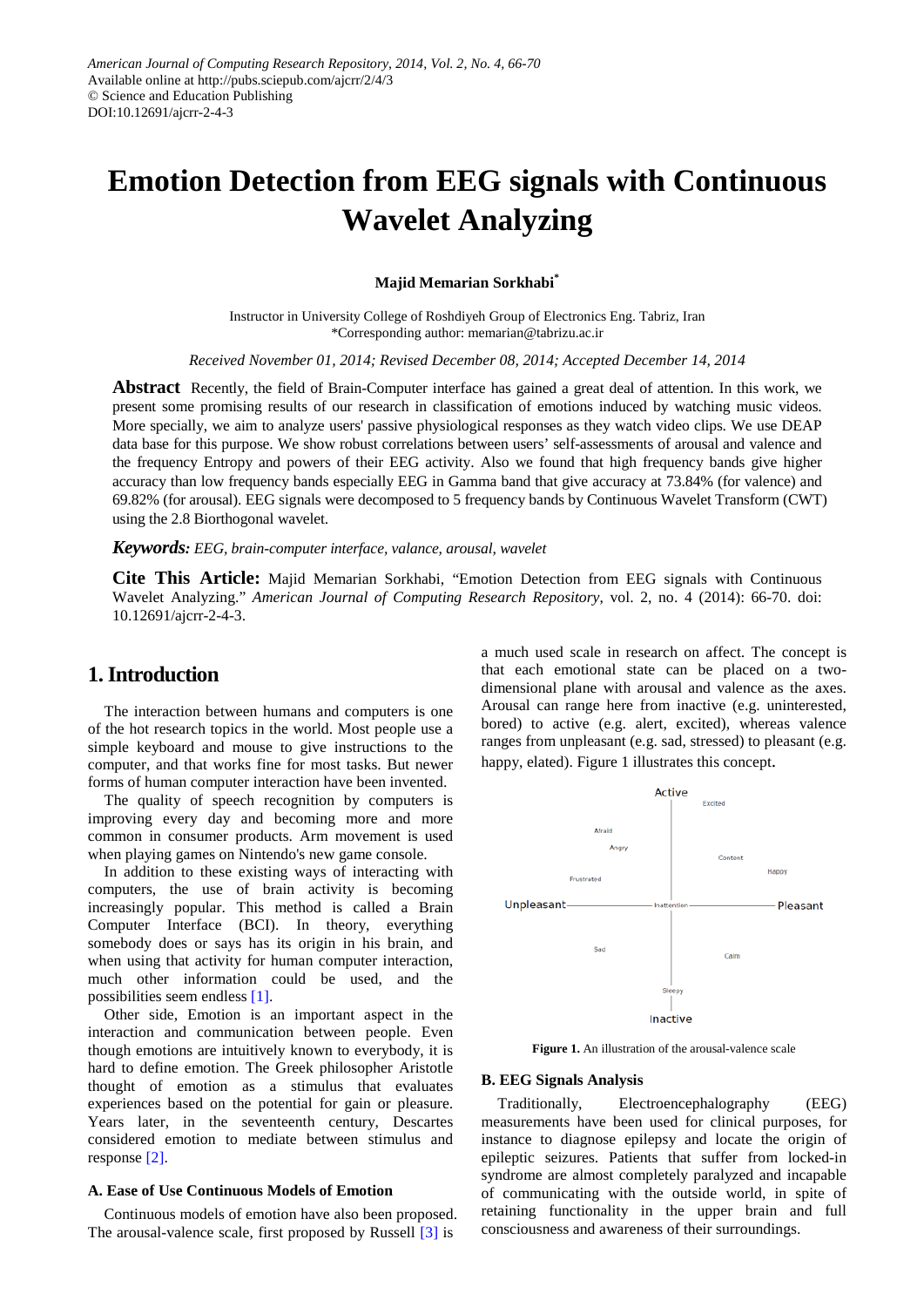The brain activity can be coarsely divided into different classes. This division follows the way the activity is produced by the brain.



**Figure 2.** Example of EEG rhyth[m\[6\]](#page-4-3)

The neurons of the brain produce together a rhythmic signal that is constantly present. This signal can be divided into several bands, based on the frequency. This division is illustrated in Figure 2.

**Delta band**: The delta band is the frequency band up to 3Hz. Delta activity is mainly seen in deep sleep. In this stage delta waves usually have large amplitudes (75-200 μV) and show strong coherence all over the scalp.

**Theta band**: The theta band consists of frequencies between 4Hz and 7Hz. This activity can be observed with drowsiness or meditation. In the latter case theta waves are associated with gamma activity. Occurrence of theta rhythm can also be connected with the slowing of alpha rhythms due to pathology. Theta waves are predominant in rodents; in this case the frequency range is broader (4- 12 Hz) and waves have high amplitude and characteristic saw tooth shape.

**Alpha band**: The alpha band is the so-called `basic rhythm' and contains the frequencies between 8Hz and 12Hz. It is seen when people are awake, and is known to be more apparent when eyes are opened. They are blocked or attenuated by attention (especially visual) and by mental effort. These waves have a frequency band similar to alpha, but their shape resembles the Greek letter μ. They are prevalent in the central part of the head and are related to the function of motor cortex, namely they are blocked by motor actions.

**Beta band**: The beta band contains frequencies between 13Hz and 30Hz. This band is apparent with active thinking or concentration. Beta activity is characteristic for the states of increased alertness and focused attention, as was shown in several animal and human studies.

**Gamma band**: The Gamma band consists of frequencies up to 30Hz. It is connected with information processing, e.g., recognition of sensory stimuli and the onset of voluntary movements. High frequency gamma rhythms are linked to neuronal spikes. They are correlated with the degree of functional activation of the brain and are relevant to cortical computations.

For these cases, several applications have been developed that use EEG to restore some communicative

abilities, for instance a system for spelling words, and a system to move a mouse cursor on a screen. EEG is also frequently used in research for understanding cognitive processes [\[4\].](#page-4-4)

More recently, research has begun in tapping the potential of using EEG as a brain computer interface. In this paradigm, EEG can also be used by healthy people as an additional method of human machine interaction. One emerging application of BCIs are their use in games. In Brain ball [\[5\],](#page-4-5) the ratio between participants' alpha and beta brainwaves is measured and used to control the movement of a ball. Object of the game is to relax more than your opponent and thereby move the ball to the opponent's side of the table.

The analysis of EEG signals for brain-computer interfaces mainly focuses on Event Related Potentials (ERPs) or Spectral-power features. Other possible features, such as different kinds of evoked potentials, can also be used for games and control mechanisms.

The voltage changes comprising an ERP are generally on the order of micro volts, where as the EEG waveform overall contains amplitudes of tens of micro volts. This means the ERP is not readily visible in the EEG, so signal processing techniques are required to discriminate between the ERP and the background EEG. The predominant technique to increase this discrimination is the averaging of (synchronized) samples recorded in response to several repetitions of the same stimulus. The ERP is assumed to be time-locked to the external stimulus, in contrast to the background EEG, which is assumed to vary randomly from trial to trial. Therefore, the averaging should reduce the background EEG, while leaving the ERP mostly intact.

## **2. Methods and Materials**

#### **A. DEAP Database**

The DEAP database based on Valence-Arousal-Dominance emotion model was published in [\[7\].](#page-4-6) 32 Healthy participants (50% male), aged between 19 and 37 (mean age 26.9), participated in the data collection. The stimuli to elicit emotions used in the experiment were oneminute long music videos, which are considered as combined visual and audio stimuli. Each user was shown 40 music video clips and for each video; ERP modalities were recorded. The 40 video clips were carefully preselected so that their intended arousal and valence values span as large as possible an area of the arousal-valence space.

Each participant was asked to grade each clip after the viewing giving discrete values from 1 to 9 for arousal and valence. The participant's labels for arousal and valence were taken as the true labels of the predominant emotion experiences throughout viewing the clip. Here, we used the dataset of the preprocessed EEG provided in MATLAB format [\[7\].](#page-4-6) The sampling rate of the original recorded data is 512 Hz, and the set of preprocessed data is down sampled to 128 Hz. The preprocessing included also removing artifacts from EOG and applying a band pass frequency filter from 4.0–45.0 Hz to the EEG data.

As suggested by the developers of DEAP, this dataset is well-suited for testing new algorithms. Thus, in our work, we used the dataset to validate the proposed algorithm.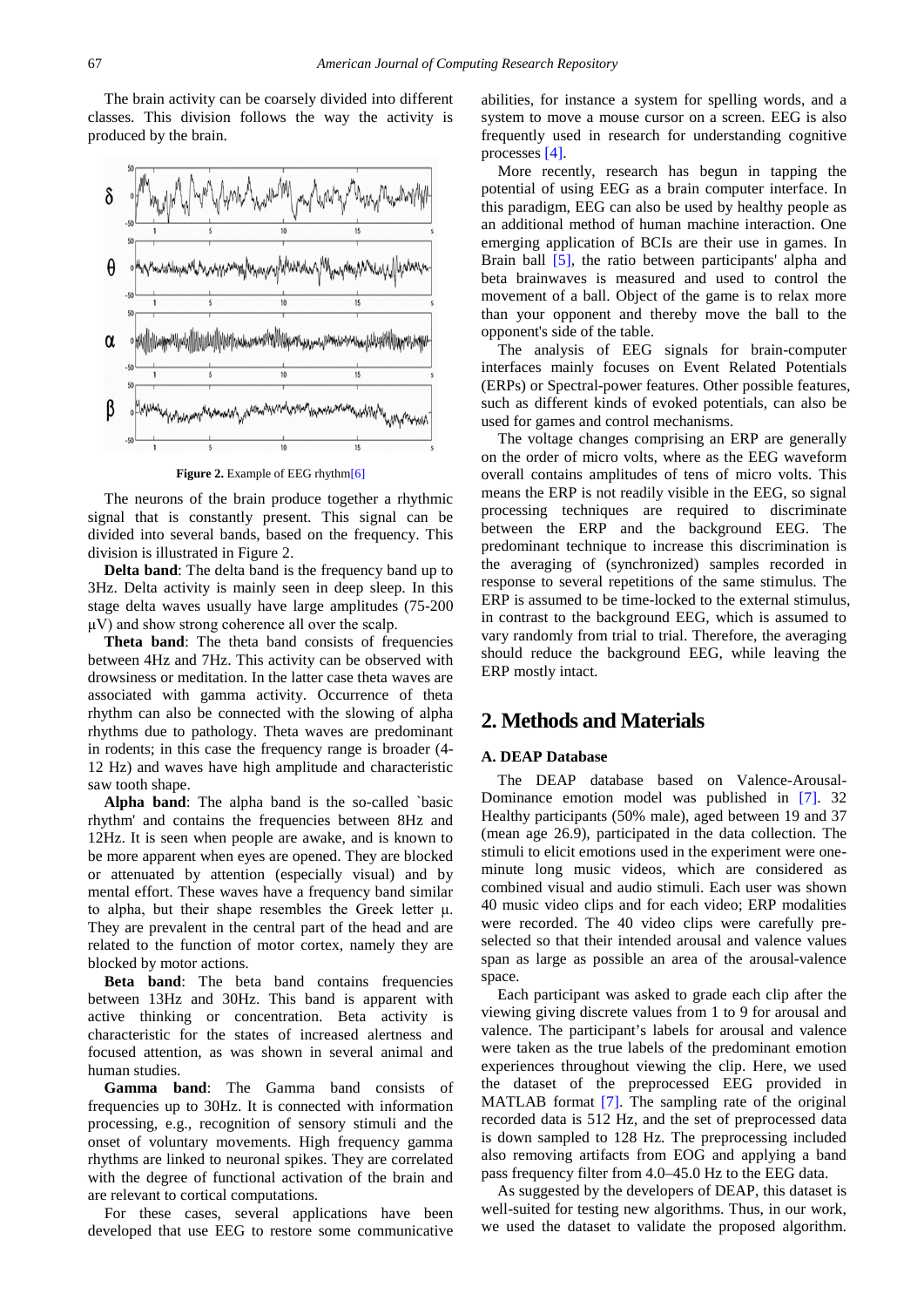More details about the DEAP database would be found in [\[7\].](#page-4-6)

#### **B. Channel Selection**

Different EEG channels have different characteristics. This has to do with the electrode montage, the electrode itself also with the location on the skull. These variations might introduce noise or artifacts, but can also result in a deviation of the mean of the signal from zero. All possible channels are shown in Figure 3.

Coan et al.  $[8]$  showed that positive emotions are associated with relatively greater left frontal brain activity whereas negative emotions are associated with relatively greater right frontal brain activity. They also showed that the decrease in the activity in other regions of the brain such as the central, temporal and mid-frontal was less than the case in the frontal region. Therefore in this research we use frontal pairs of channels: FP1-FP2. FP1 is used for positive emotions detection and FP2 is used for negative emotions detectio[n\[9\].](#page-4-8)

#### **C. Future Extraction**

In this study, continuous wavelet transform was used to extract statistical features from ERP signals. CWT is a non-linear transform that gives a time-resolved description for a large variety of signals.

Continuous analysis is often easier to interpret, since its redundancy tends to reinforce the features and makes all information more visible. When the signal is recorded in continuous time (like this paper), it is apparent that CWT is more useful than discrete wavelet transform (DWT).

The mother wavelet function  $\Psi_{a,b}$  is given as:



**Figure 3.** EEG standard channels

Where  $a, b \in R$ ,  $a > 0$  and R is the wavelet space. Parameters 'a' and 'b' are the scaling factor and the shifting factor, respectively, since choosing a prototype function as the mother wavelet should always satisfy the admissibility condition (Equation 2):

$$
C_{\psi} = \int_{-\infty}^{+\infty} \frac{|\psi(\omega)|^2}{\omega} d\omega < \infty
$$
 (2)

Where  $\psi(\omega)$  is the Fourier transform of  $\Psi_{a,b}(t)$ .

## **3. Results and Discussion**

First of all we plot FP1-FP2 pair channels in time domain when participant watched valance video. This is shown in Figure 4. As you see, not any valuable and interpretive signals are plotted.

Now Fourier transform of this signals are plotted. This is shown in Figure 5. It is clear that during the valance emotion in participant, high frequency change is occurred in the electrical activity of the neurons inside the brain.

For many signals, Fourier analysis is extremely useful because the signal's frequency content is of great importance. So why do we need other techniques, like wavelet analysis?





**Figure 5.** Power Spectrum of FP1-FP2 EEG Channels

Fourier analysis has a serious drawback. In transforming to the frequency domain, time information is lost. When looking at a Fourier transform of a signal, it is impossible to tell when a particular event took place.

If the signal properties do not change much over time that is, if it is what is called a stationary signal - this drawback isn't very important. However, most interesting signals (like EEG) contain numerous non stationary or transitory characteristics: drift, trends, abrupt changes, and beginnings and ends of events. These characteristics are often the most important part of the signal, and Fourier analysis is not suited to detecting them.

Wavelet analysis represents the next logical step: a windowing technique with variable-sized regions. Wavelet analysis allows the use of long time intervals where we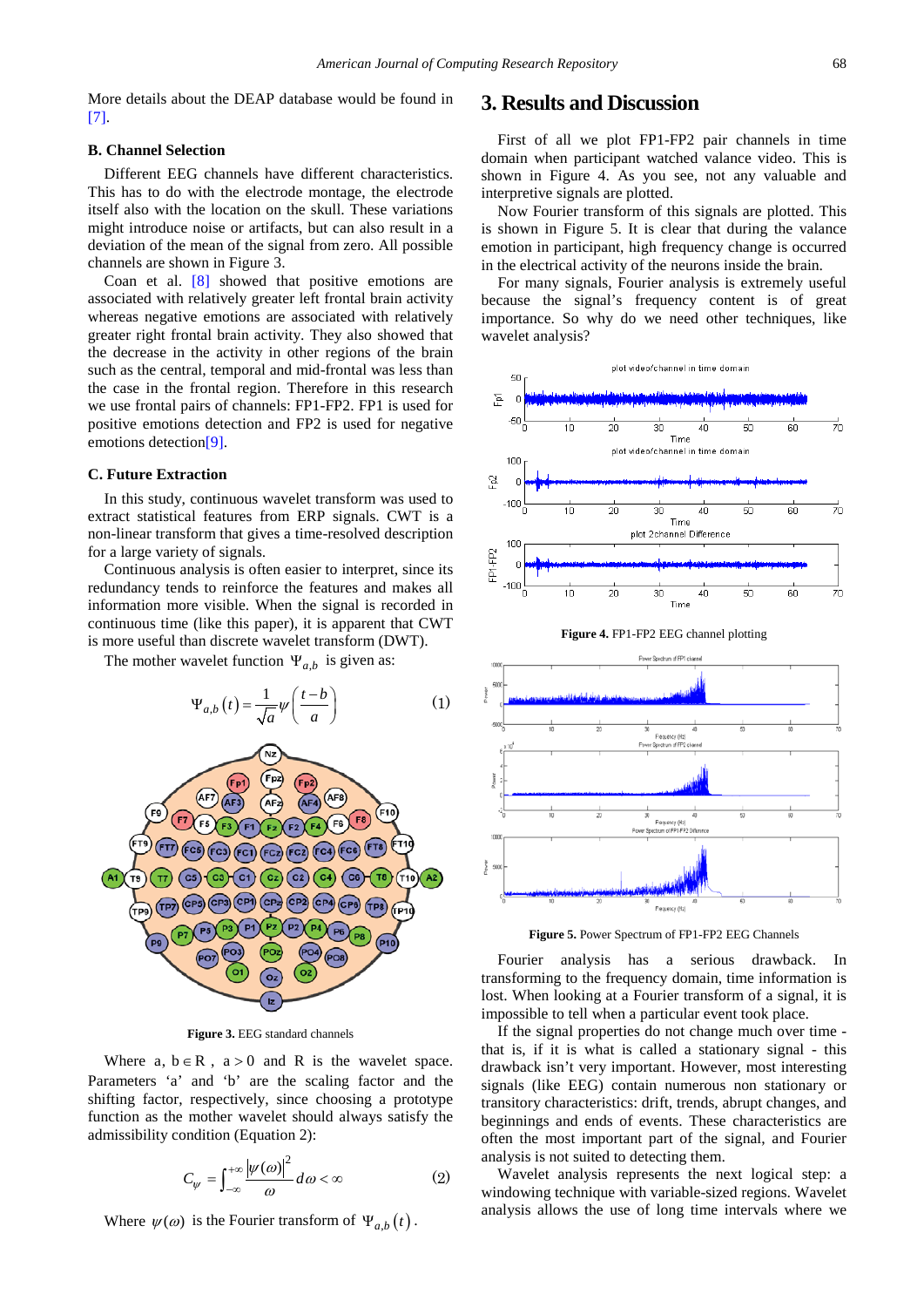want more precise low-frequency information, and shorter regions where we want high-frequency information.

Figure 6 shows 2D plot and Figure 7 depicts 3D plot of the wavelet transform of FP1-FP2 EEG channels with 2.8 Biorthogonal wavelet. At this diagram, time variances of EEG signals are obviously clear.



**Figure 6.** 2D plot of Continous wavelet of FP1-FP2 EEG channels



**Figure 7.** 3D plot Continous wavelet of FP1-FP2 EEG channels

We can detect the electrical activity of the neurons inside the brain at the each second. So ERP analyzing is so meaningful in wavelet transform.

For extract details change in the wavelet coefficient, we can use Energy concept in the wavelet. The energy can be calculated by squaring the wavelet coefficients on each frequency sub-bands:

$$
S = |Coefs. *Coefs|
$$
 (3)

$$
SC = \frac{100.^{*}S}{\sum S}
$$
 (4)

Where SC is the percentage of the scalogram coefficient Energy. Figure 8 shows the SC of FP1-FP2 EEG channels in the valance Emotions. We can easily find peak of emotion time in the video. Wavelet Coefficient energy histogram is plotted in Figure 9.

Entropy is a numerical measure of the randomness of a signal. Entropy can act as a strong feature and used to analyze psychological time series data. Here, the entropy refers to the entropy of the wavelet coefficients, instead of the one signal itself. The energy distribution of the wavelet coefficients can be described by Shannon entropy. Equation (5) shows this phenomenon.



**Figure 8.** FP1-FP2 EEG channels wavelet transform coefficient energy



**Figure 9.** Wavelet Coefficient energy histogram is plotted

$$
E_{entropy}(s) = -\sum_{i=1}^{N} p_i \cdot \log_2 p_i \tag{5}
$$

where  $p_i$  is the energy probability distribution of wavelet coefficients and calculated in Equation (6).

$$
p_i = \frac{|wt(s,i)|^2}{E_{entropy}(s)}
$$
 (6)

From the probability principle, we find the bound of the entropy of the wavelet coefficients in Equation (7).

$$
0 \le E_{entropy}(s) \le \log_2 N \tag{7}
$$

If all the other wavelet coefficients are equal to zero except for one coefficient, the entropy equals to zero. If the probability distribution is uniform, which means all the wavelet coefficients are the same (i.e. 1/N), the entropy equals to  $log<sub>2</sub>N$ . Therefore, the lower the entropy is, the higher energy concentration is.

## **4. Conclution**

Given their multi resolution temporal and spectral locality, wavelets are powerful candidates for